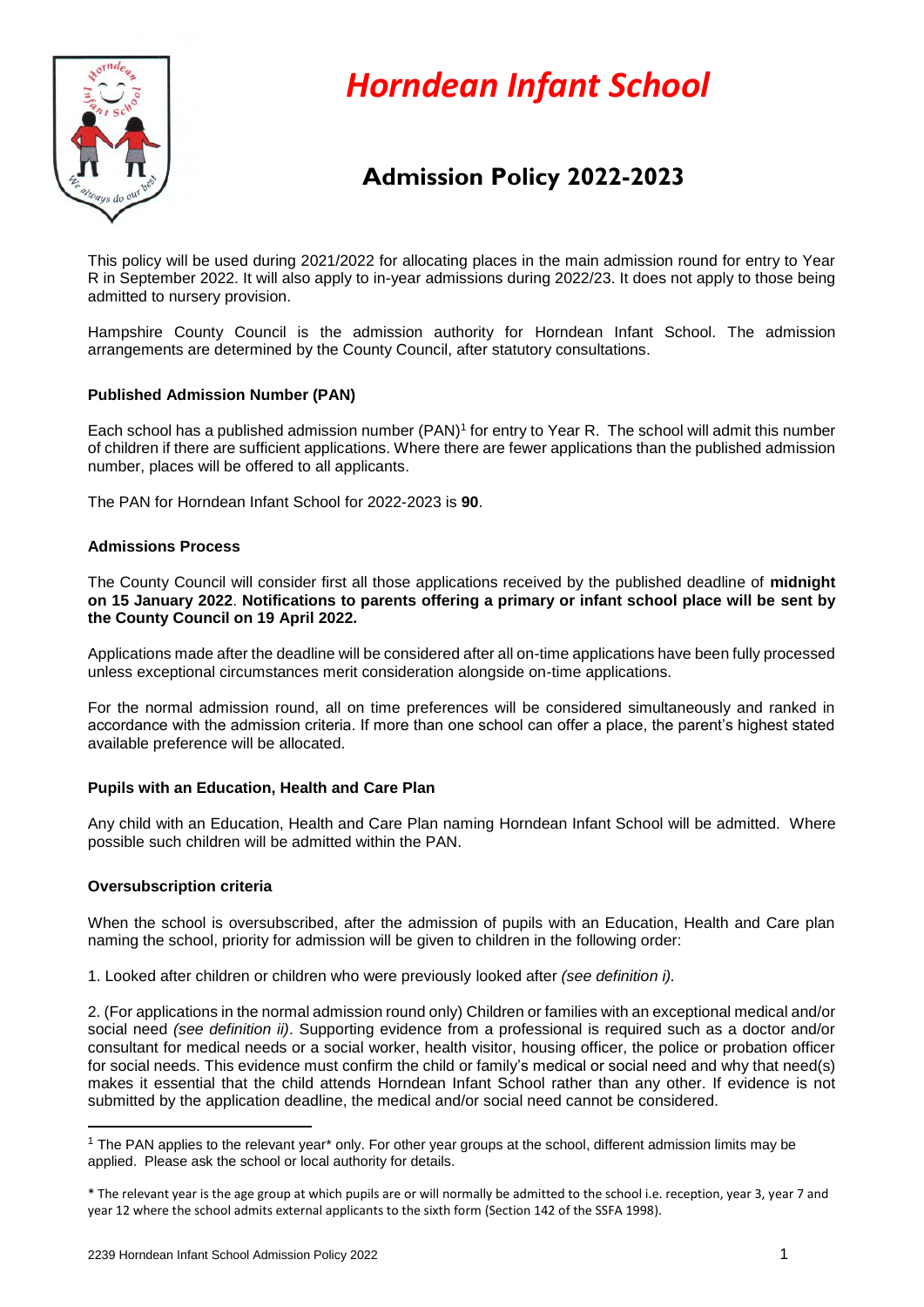3. Children of staff *(see definition iii)* who have, (1) been employed at Horndean Infant School for two or more years at the time at which the application for admission to the school is made, or (2) have been recruited to fill a vacant post for which there is a demonstrable skill shortage.

4. Children living **in** the catchment area *(see definition iv)* of Horndean Infant School who at the time of application have a sibling *(see definition v)* on the roll of Horndean Infant School or the linked junior school, Horndean CE Controlled Junior School, who will still be on roll at the time of admission. [See 6 for additional children who may be considered under this criterion.]

5. Other children living **in** the catchment area of Horndean Infant School*.*

6. Children living **out** of the catchment area of Horndean Infant School who at the time of application have a sibling *(see definition v)* on the roll of Horndean Infant School or the linked junior school, Horndean CE Controlled Junior School, who will still be on roll at the time of admission. [Where a sibling was allocated a place at Horndean Infant School or the linked junior school, Horndean CE Controlled Junior School, in the normal admission round in a previous year because the child was displaced *(see definition vi)* from the catchment school for their address, the application will be considered under 4, above, subject to the siblings still living in the catchment area for the school from which they were displaced. In future normal admissions rounds a younger sibling will be considered to have been displaced where they were allocated a place at Horndean Infant School or the linked junior school, Horndean CE Controlled Junior School, under this criterion as a consequence of their elder sibling's displacement and are still living in the catchment area for the school from which they were displaced].

7. Other children.

#### *Definitions*

(i) Looked after children are defined as those who are (a) in the care of a local authority, or (b) being provided with accommodation by a local authority in the exercise of their social services functions (see the definition in section 22(1) of the Children Act 1989). Previously looked after children are those who were looked after but immediately after being looked after became subject to an adoption order, child arrangements order, or special guardianship order. An adoption order is an order under section 46 of the Adoption and Children Act 2002 or section 12 of the Adoption Act 1976. Child arrangements orders are defined in section 8 of the Children Act 1989, as amended by section 12 of the Children and Families Act 2014. Child arrangements orders replace residence orders and any residence order in force prior to 22 April 2014 is deemed to be a child arrangements order. Section 14A of the Children Act 1989 defines a 'special guardianship order' as an order appointing one or more individuals to be a child's special guardian (or special guardians). Previously looked after children also includes those who appear (to the admission authority) to have been in state care outside of England and ceased to be in state care as a result of being adopted. A child is regarded as having been in state care outside of England if they were in the care of or were accommodated by a public authority, a religious organisation, or any other provider of care whose sole or main purpose is to benefit society.

(ii) Applicants will only be considered under this criterion if on the application form (online or paper) they have ticked the appropriate box explicitly indicating that they wish for their application to be considered under medical / social need. 'Medical need' does not include mild medical conditions, such as asthma or allergies. 'Social need' does not include a parent's wish that a child attends the school because of a child's aptitude or ability or because their friends attend the school or because of routine childminding arrangements. Priority will be given to those children whose evidence establishes that they have a demonstrable and significant need to attend a particular school. Equally this priority will apply to children whose evidence establishes that a family member's physical or mental health or social needs mean that they have a demonstrable and significant need to attend a particular school. Evidence must confirm the circumstances of the case and must set out why the child should attend a particular school and why no other school could meet the child's needs. Providing evidence does not guarantee that a child will be given priority at a particular school and in each case a decision will be made based on the merits of the case and whether the evidence demonstrates that a placement should be made at one particular school above any other.

(iii) 'Staff' includes all those on the payroll of Horndean Infant School who (specific to clause (1)) have been an employee continuously for two years at the time of application. 'Children of staff' refers to situations where the staff member is the natural parent, the legal guardian or a resident step parent.

(iv) A map of the school's catchment area is available on the school's details page of the Hampshire County Council website [www.hants.gov.uk/educationandlearning/findaschool.](http://www.hants.gov.uk/educationandlearning/findaschool)

(v) 'Sibling' refers to brother or sister, half brother or half sister, adoptive brother or adoptive sister, foster brother or foster sister, step brother or step sister living as one family unit at the same address. It will also be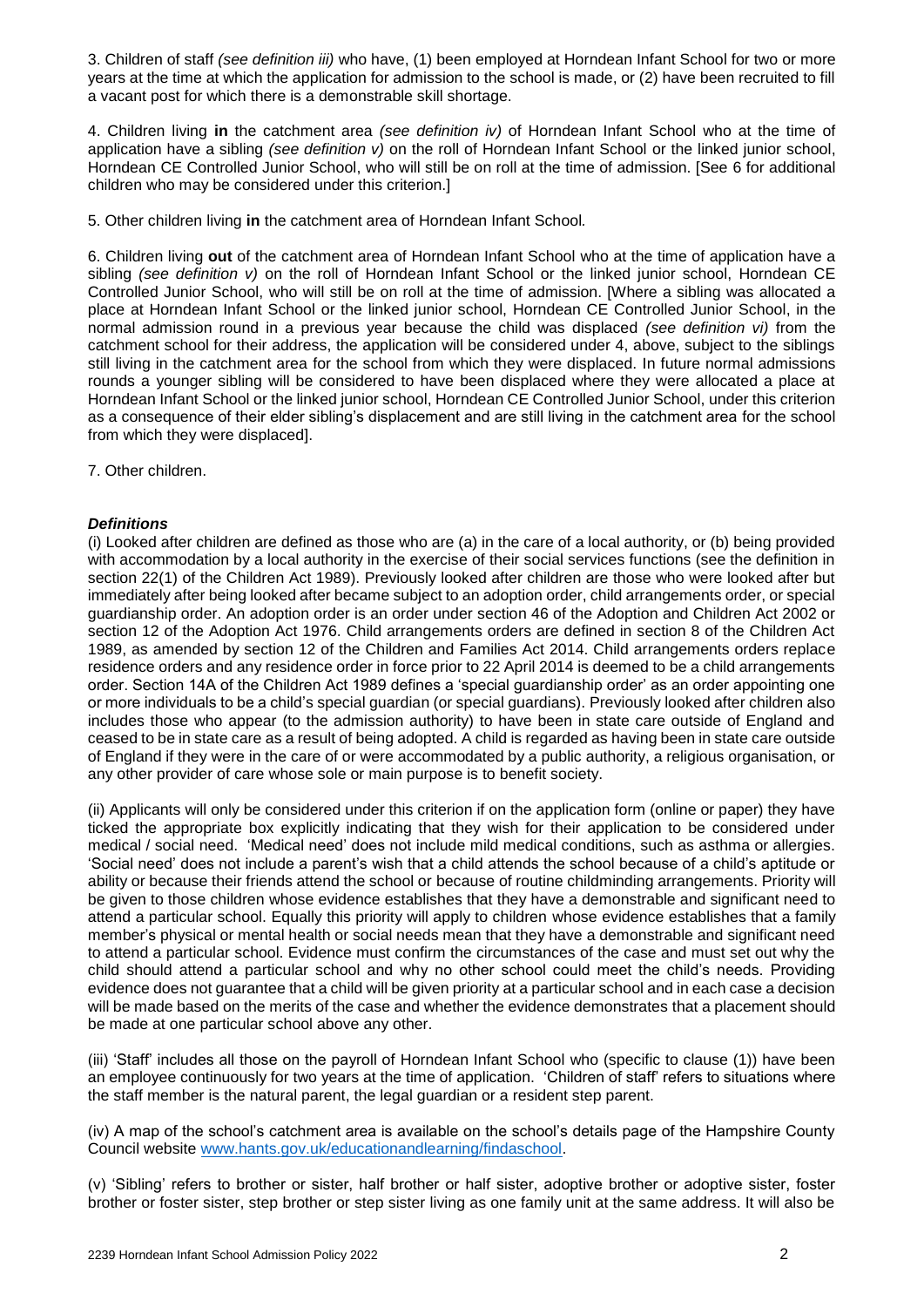applied to situations where a full, half or adopted brother or sister are living at separate addresses. Criteria 4 and 6 include children who at the time of application have a sibling for whom the offer of a place at Horndean Infant School or the linked junior school, Horndean CE Controlled Junior School, has been accepted, even if the sibling is not yet attending. It also includes, in the normal admissions round, children who have a sibling on roll in Year 2 at Horndean Infant School at the time of application, who are successful in gaining a place at the linked junior school, Horndean CE Controlled Junior School, on the national notification date.

(vi) 'Displaced' refers to a child who was refused a place at the catchment school in the normal admissions round having named it in the application and was not offered a higher named preference school. To identify the child's catchment school please use [https://maps.hants.gov.uk/SchoolCatchmentAreaFinder.](https://maps.hants.gov.uk/SchoolCatchmentAreaFinder/) Note that some addresses are in catchment for more than one school and in this case, 'displaced' refers to a child who was refused a place at any of their catchment schools.

#### **Tie-breaker**

If the school is oversubscribed from within any of the above categories, straight line distance will be used to prioritise applications; applicants living nearer the school have priority. Distances will be measured from the Ordnance Survey home address point to the school address point using Hampshire County Council's Geographic Information Systems (GIS). Distances to multiple dwellings will give priority to the ground floor over the first floor and so on. On individual floors, distances will be measured to the stairs leading to the communal entrance. Where two or more applicants are equidistant, random allocation will be used to allocate the place. An explanation of the random allocation procedure is available on the County website.

#### **Additional Information**

#### **Permanent Residence**

The child's permanent residence is where they live, normally including weekends and during school holidays as well as during the week, and should be used for the application. The permanent address of children who spend part of their week with one parent and part with the other, at different addresses, will be the address at which they spend most of their time.

#### **Multiple births**

Where a twin or child from a multiple birth is offered the last place available within the PAN, any further twin or child of the same multiple birth will also be offered a place, if the parents so wish, even though this may raise the number in the year group above the school's PAN.

#### **Fair Access placements by the local authority**

Outside the normal admission round, it may sometimes be necessary for a pupil to be placed by the local authority, or a local placement panel acting on behalf of the authority, in a particular school even if there is a waiting list for admission. Such placements will be made in accordance with Hampshire County Council's Fair Access Protocol. The Protocol is based on legislation and government guidance.

#### **Waiting lists**

Waiting lists will be established for each year group where more applications are received than places available. For main round admissions to Year R, the waiting list will be maintained centrally by the local authority until 31 August 2022. At all other times, and for other year groups, waiting lists will be operated by schools on behalf of the local authority.

Any places that become available will be offered to the child at the top of the list on the day the place became available. The waiting list is ordered according to the criteria of the admission policy with no account being taken of the length of time on the waiting list or any priority order expressed as part of the main admission round. Fair Access admissions and school closure arrangements will take priority over the waiting list.

The waiting list will be reviewed and revised –

- each time a child is added to, or removed from, the waiting list;
- when a child's changed circumstances affect their priority;

For entry to Year R, the waiting list will remain open until 31 August 2023, at which point all names will be removed. For all other year groups, waiting lists will remain open until 31 August of each year. Parents who want their child to be considered for a place at the school in the following school year must submit a new inyear application in the August preceding the new school year. Schools will send a decision letter within the first 10 days of the new term.